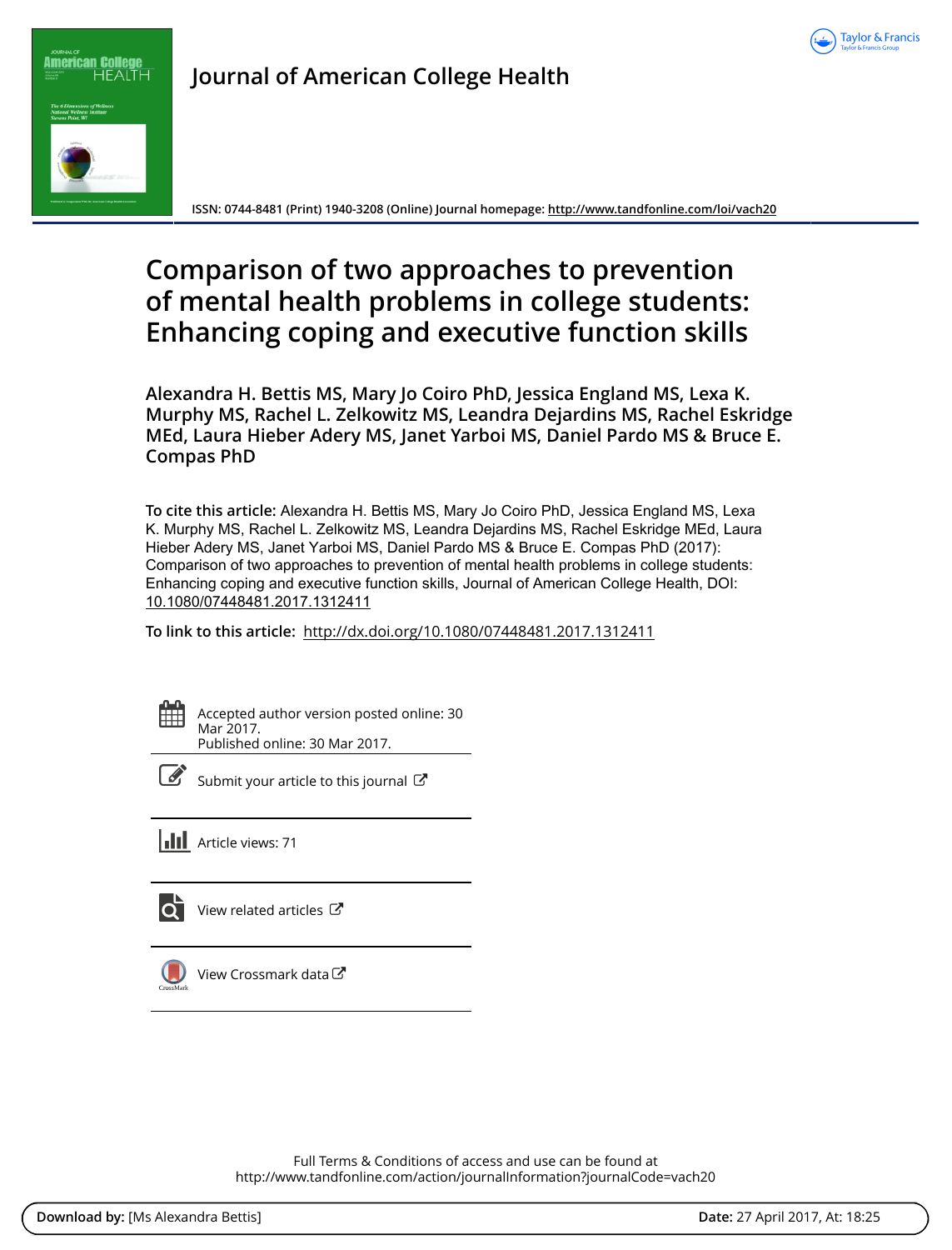### MAJOR ARTICLE



# Comparison of two approaches to prevention of mental health problems in college students: Enhancing coping and executive function skills

Alex[a](#page-1-0)ndra H. Bettis, MSª, Mary Jo Coiro, PhD<sup>[b](#page-1-0)</sup>, Jessica England, MS<sup>b</sup>, Lexa K. Murphy, MSª, Rachel L. Zelkowitz, MSª , Le[a](#page-1-0)ndra Dejardins, MS<sup>a</sup>, Rachel Eskridge, MEd<sup>a</sup>, Laura Hie[b](#page-1-0)er Adery, MS<sup>a</sup>, Janet Yarboi, MS<sup>a</sup>, Daniel Pardo, MS<sup>b</sup>, and Bruce E. Comp[a](#page-1-0)s, PhD<sup>a</sup>

<span id="page-1-0"></span><sup>a</sup>Department of Psychology and Human Development, Vanderbilt University, Nashville, Tennessee, USA; <sup>b</sup>Department of Psychology, Loyola University Maryland, Baltimore, Maryland, USA

### **ABSTRACT**

Objective: College students face a significant number of stressors, increasing risk for internalizing and externalizing psychopathology. The current study examines two promising avenues of intervention aimed to reduce stress and prevent psychopathology in this population: a coping skills group and a cognitive training program. Participants: 62 undergraduate students from two universities were recruited from 2013 to 2015. Methods: Students were randomized to a 6-week coping skills group or cognitive training program and completed measures of stress, coping, executive function, and symptoms of anxiety, depression and Attention-Deficit Hyperactivity Disorder (ADHD) at pre- and post-intervention. Results: Participants in both conditions reported significant decreases in social stress, executive function difficulties, and anxiety symptoms postintervention. Students in the cognitive program improved significantly more on measures of behavior regulation and ADHD symptoms compared to the coping group at post-intervention. Conclusions: Brief stress management interventions targeting coping and executive function may benefit college students at risk for psychopathology.

College life presents students with a number of new challenges, including increased academic demands, diminished contact with family members, interper-sonal stress, and for many students, financial stress.<sup>[1](#page-8-0)</sup> Stress is one of the most potent risk factors for mental health problems across the life span.<sup>[2,3](#page-8-1)</sup> Studies have found evidence for main effects of stress on the development of depression as well as interactions between stress and genetic vulnerabilities as sources of risk for both depression and anxiety.<sup>[4,5](#page-8-2)</sup> However, research has also shown that depression and anxiety can arise in the absence of stress.<sup>[6](#page-8-3)</sup> Further, symptoms of depres-sion and anxiety can lead to higher levels of stress.<sup>[7](#page-8-4)</sup> Recent large-scale surveys indicate that 80% of college students frequently or sometimes experience "daily stress"<sup>[8](#page-8-5)</sup> and that a quarter of students report that stress has hurt their academic performance, including lower grades or dropped courses.<sup>[9](#page-8-6)</sup> Furthermore, college students experience high rates of stress-related mental health problems, including depression and anxiety, $4$  and mental health problems are a leading cause of withdrawal from college.<sup>[5](#page-8-7)</sup>

Research on interventions to reduce or prevent stressassociated risk for psychopathology in college students is wide ranging. This includes both narrowly focused interventions designed to teach single specific skills such as mindfulness, cognitive reappraisal, and problem-solving[6,7](#page-8-3) and broadly focused interventions to build multi-ple skills.<sup>[8,9](#page-8-5)</sup> Across modalities, interventions in college students have shown promise in reducing symptoms of anxiety, depression, and general distress.<sup>[10,11](#page-8-8)</sup> Despite this evidence and availability of on-campus counseling, many students do not obtain needed services to prevent or treat mental health problems.<sup>[12](#page-8-9)</sup> Therefore, interventions to reduce stress and risk for mental health problems are a high priority.

Two promising avenues for preventive interventions in college students include the development of skills to cope with and regulate emotions in response to stress and the enhancement of executive function skills that are necessary for managing stress and regulating emotions. Coping is defined as conscious purposeful efforts to regulate emotion, cognition, behavior, physiology, and the environment in response to stress.<sup>[13](#page-8-10)</sup> Drawing on the

CONTACT Alexandra H. Bettis, MS [alex.bettis@vanderbilt.edu](mailto:alex.bettis@vanderbilt.edu) Department of Psychology and Human Development, Vanderbilt University, Peabody 552, 230 Appleton Place, Nashville, Tennessee 37203, USA. © 2017 Taylor & Francis

### ARTICLE HISTORY

Received 21 March 2016 Revised 20 December 2016 Accepted 5 February 2017

### **KEYWORDS**

Prevention; stress; coping; executive function; intervention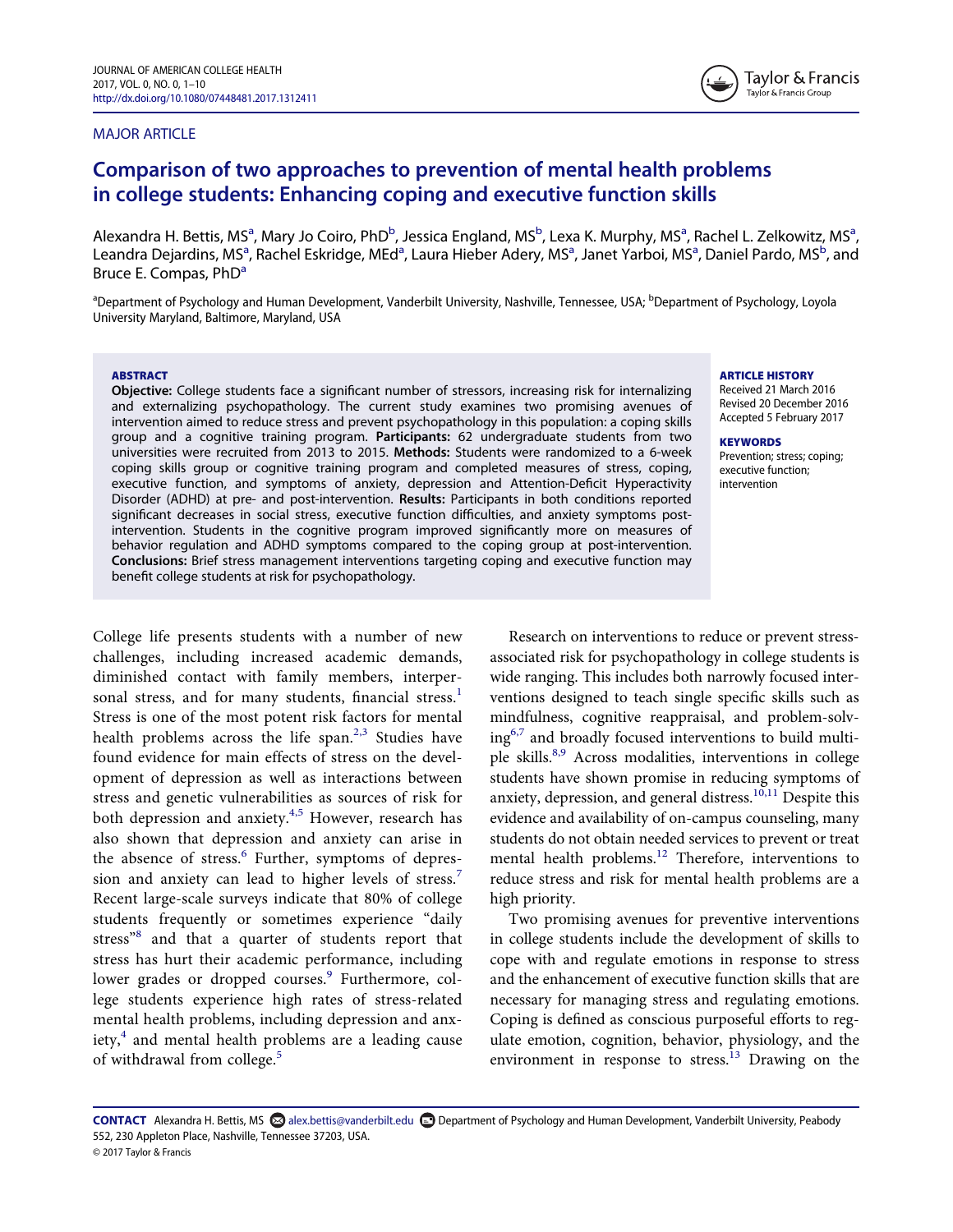work of Weisz et  $al^{14}$ , a control-based model of coping and emotion regulation organizes responses into three distinct categories: primary control coping (ie, changing the stressor or acting directly upon one's emotions), secondary control coping (ie, adapting to the stressor), and disengagement coping (ie, avoiding the stressor). The ability to move flexibly between coping responses depending on the situation may be most adaptive for coping with a broad range of stressors.<sup>[15](#page-8-12)</sup> Primary and secondary control coping are associated with decreased risk, and disengagement coping is associated with greater risk for symptoms of anxiety and depression in college students $16,17$  and other at-risk populations.<sup>[18](#page-8-14)</sup> Randomized controlled trials have shown that interventions can enhance skills to cope with stress and regulate emotions and that changes in these skills mediate intervention effects on depression and anxiety.<sup>[19,20](#page-8-15)</sup>

Executive function skills are defined as "a set of general-purpose control mechanisms, often linked to the prefrontal cortex of the brain, that regulate the dynamics of human cognition and action."<sup>[21](#page-9-0)</sup> ( $p$ .<sup>[8](#page-8-5)</sup>) Executive function skills include working memory/updating, attentional control/inhibition, and shifting/cognitive flexibility, and are linked to mental health, success in school, and cogni-tive, social, and psychological development.<sup>[22](#page-9-1)</sup> For example, depressed adults demonstrate impairment across areas of executive functioning and poor executive functioning is associated with sub-threshold levels of depres-sive symptoms.<sup>[23](#page-9-2)</sup> Executive function deficits predict increases in depressive symptoms and are associated with greater symptoms of anxiety. $^{24}$  $^{24}$  $^{24}$  Further, these deficits are linked to symptoms of Attention-Deficit Hyperactivity Disorder (ADHD) and anxiety in college students.<sup>[25](#page-9-4)</sup>

A promising but still controversial approach to preventing mental health problems is through computerized cognitive training programs designed to improve executive function skills, with most programs targeting working memory. These programs have shown evidence of near-transfer effects on executive function skills includ-ing working memory and attentional control<sup>[26,27](#page-9-5)</sup> and have demonstrated some evidence of transfer effects to  $ADHD^{28,29}$  and depressive symptoms,<sup>[30](#page-9-7)</sup> including in college student samples. In a recent meta-analysis, Melby-Lurvag and  $Hulme<sup>31</sup>$  concluded that working memory training produces short-term and specific training effects that may not generalize across other domains. However, more research is needed to explore the potential of these programs to impact other skills that require executive functions, including primary and secondary control coping.

There are clear links between coping and executive function skills, such that executive function skills provide

a foundation for the ability to cope effectively with stress.<sup>[16](#page-8-13)</sup> For example, impairment in working memory is associated with difficulties in the use of cognitive reap-praisal to cope with stress.<sup>[32](#page-9-9)</sup> In addition, laboratory studies of emotion regulation in adults demonstrate associations among the use of reappraisal and activation in prefrontal regions associated with executive function skills.<sup>[33,34](#page-9-10)</sup> This suggests that interventions to teach coping skills may also improve executive function skills and cognitive training interventions could contribute to improvements in coping skills.

The current study examined the feasibility and acceptability of two interventions for preventing mental health problems in college students, one designed to enhance coping skills and the second, an on-line cognitive training program. First, we examined rates of compliance and levels of satisfaction with the interventions. Second, we hypothesized that both intervention groups would demonstrate significant decreases in stress following the 6 week programs. Third, we hypothesized that both programs would lead to significant increases in primary and secondary control coping, decreases in disengagement coping, and improvements in executive function skills from pre- to post-intervention. Lastly, we hypothesized that both groups would report significantly fewer symptoms of anxiety, depression, and ADHD following intervention.

# Method

### **Participants**

Participants included 62 full-time students enrolled in two universities in the Southeast and mid-Atlantic regions. Age of students ranged from 18 to 22 years  $(M = 19.67, SD = 1.02; 81.8%$  female). Participants were 72.7% Euro-American, 9.1% African-American, 12.1% Asian, 4.5% mixed, and 1.5% other; 90.9% were non-Hispanic. Students completed measures prior to randomization and immediately post-intervention (6-weeks postbaseline assessment). Due to constraints of university semester schedules, long-term follow up data were not obtained for the majority of the sample and therefore are not included in the current study.

# **Measures**

### **Stress**

Participants completed the Perceived Stress Scale  $(PSS)$ ,<sup>[35](#page-9-11)</sup> a 10-item measure of perceived stress in the prior month. Example items such as, "how often have you been upset because of something that happened unexpectedly" and "how often have you found that you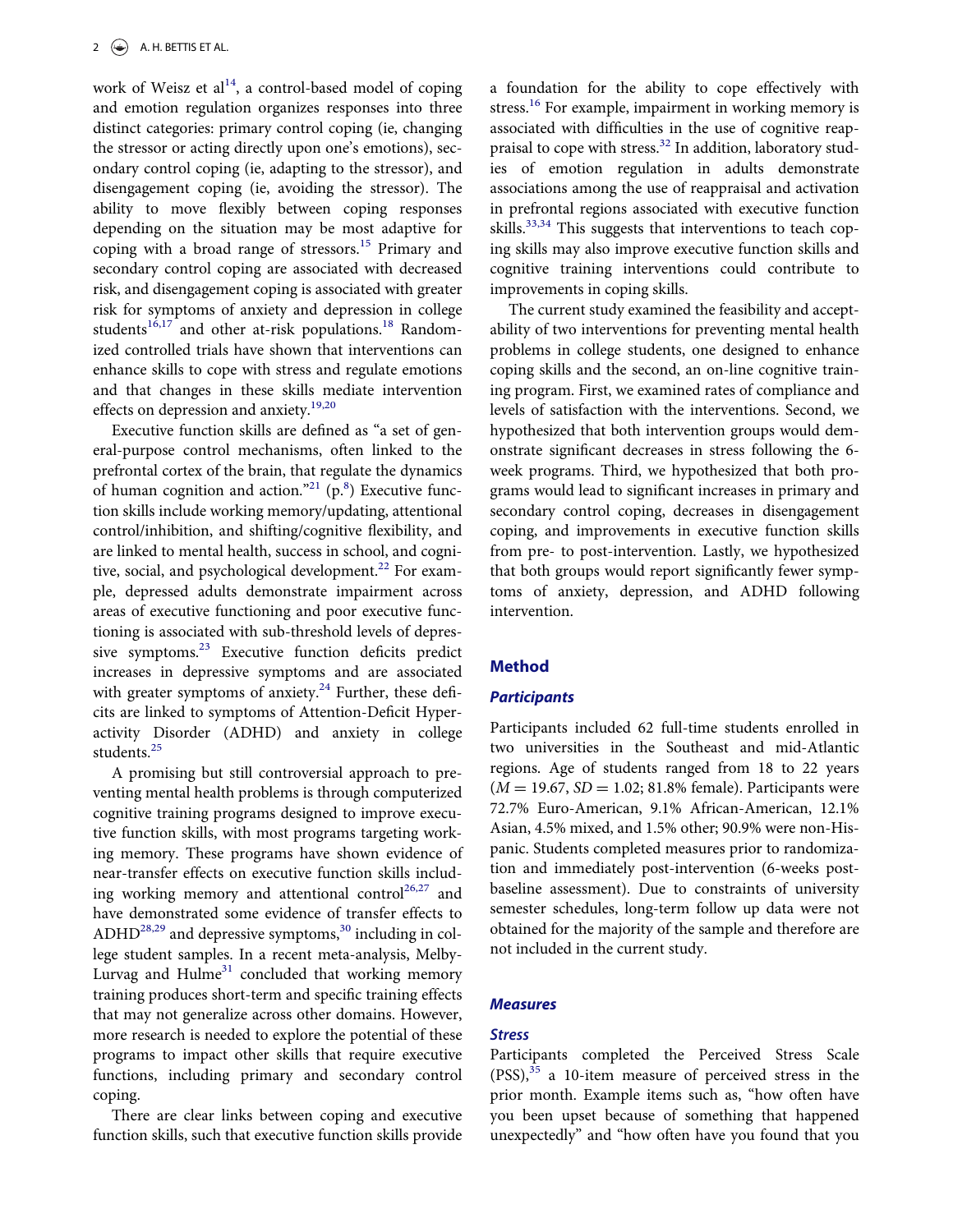could not cope with all the things you had to do" were endorsed on a five-point scale from "never" to "very often." Participants also completed the Responses to Stress Questionnaire – Social Stress Version (RSQ-SSV).<sup>[16,36](#page-8-13)</sup> The RSQ-SSV includes 14 items that assess how often students have experienced social stress in the past 6 months. Items such as "Having trouble making new friends/meeting people," and "Being teased/hassled by other people," were endorsed on a 4-point scale ranging from "not at all" to "very often." For both stress measures, total scores represent the sum of responses. Internal consistency for the PSS was  $\alpha = .86$  and for the RSQ social stress items was  $\alpha = .75$ .

The RSQ-SSV includes 57 items that reflect five factors of controlled and automatic responses to stress: three coping factors (primary control engagement coping, secondary control engagement coping, disengagement coping), and two involuntary stress response factors (involuntary engagement/stress reactivity and involuntary disengagement). $37$  The current study examined the three coping factors. The RSQ has been used to assess coping in response to social stressors with college students in the United States and abroad.<sup>16,37</sup> To control for response bias and individual differences in base rates of item endorsement, proportion scores were calculated for the three coping factors.<sup>[38](#page-9-13)</sup> Internal consistencies for the current sample were  $\alpha = .80$  for primary control coping,  $\alpha = .84$  for secondary control coping, and  $\alpha = .67$  for disengagement coping.

### **Executive function**

Executive function Students completed the Behavior Rating Inventory of Executive Function-Adult version (BRIEF-A),  $39$  a selfreport measure of executive function skills (e.g., inhibition, working memory, emotional control, planning/ organization). The nine subscales on the BRIEF form two broad index scores, the Behavioral Regulation Index (BRI) and Metacognition Index (MI) as well as a total score, the Global Executive Composite Index (GEC), with higher scores indicating more difficulties with executive functioning. The BRIEF has adequate internal consistency, test–retest reliability, and convergent validity with other measures of executive function.<sup>[40](#page-9-15)</sup>

Students also completed two tests from the Delis-Kaplan Executive Function Scales  $(D{\text -}K{\text{EFS}})^{41}$ : the D-KEFS Color-Word Interference test, a measure of shifting and inhibition; and the D-KEFS Tower Test, a measure of cognitive flexibility and planning. Age-based scaled scores were calculated, with higher scores indicating better executive functioning. The D-KEFS has acceptable test–retest reliabilities in adults, and low-tomoderate correlations with other direct measures of verbal ability and cognitive flexibility $41$  and self-reported executive functioning.<sup>[42](#page-9-17)</sup>

The Patient Health Questionnaire (PHQ)<sup>[43](#page-9-18)</sup> is a selfreport measure of mental health disorders. The current analyses examined two of the six PHQ modules: depression (9 items) and generalized anxiety disorder (7 items). Responses on each module are summed to yield a severity rating, with established cutoffs indicating mild, moderate, moderately severe, and severe symptom levels. The PHQ, particularly the depression module, has been utilized in college samples to document rates of mental health disorders<sup>[44](#page-9-19)</sup> and identify those in need of mental health treatment.<sup>[45](#page-9-20)</sup> The reliability and validity of the PHQ have been demonstrated in a variety of large samples.[43](#page-9-18) Internal consistencies for the current sample were  $\alpha = .69$  for depression symptoms and  $\alpha = .69$  for anxiety symptoms.

ADHD symptoms were assessed using the Adult ADHD Self-Report Scale (ASRS).<sup>[46](#page-9-21)</sup> The 6-item measure assesses the frequency of these symptoms in the past 6 months. Items such as "When you have a task that requires a lot of thought, how often do you avoid or delay getting started?" are endorsed on a 5-point scale from "never" to "very often." The ASRS has good reliability and validity[,47](#page-9-22) including as a screener for ADHD in college samples.[48](#page-9-23) Internal consistency for this scale was  $\alpha = .80$  in the current sample.

### Procedure

Students were recruited from two university campuses in the Southeastern and Mid-Atlantic regions of the United States. Students were recruited through a number of methods, including (a) email to student list serves, (b) student wellness and activity fairs, (c) introductory psychology courses, (d) partnership with university counseling centers, and (e) fliers posted in campus areas (ie, dining halls, student dorms, and class buildings). The study was reviewed and approved by institutional review boards at both sites, and informed consent was obtained from participants. Because this study was focused on the prevention of mental health problems, students were ineligible if they: (a) indicated they had a diagnosis of Bipolar Disorder, Schizophrenia, or Autism Spectrum Disorder and/or (b) endorsed clinically significant levels of symptoms of anxiety, depression, or eating disorders on the PHQ.

Two hundred twenty interested participants were screened via phone to determine initial eligibility criteria. Eight students were excluded based on the phone screen;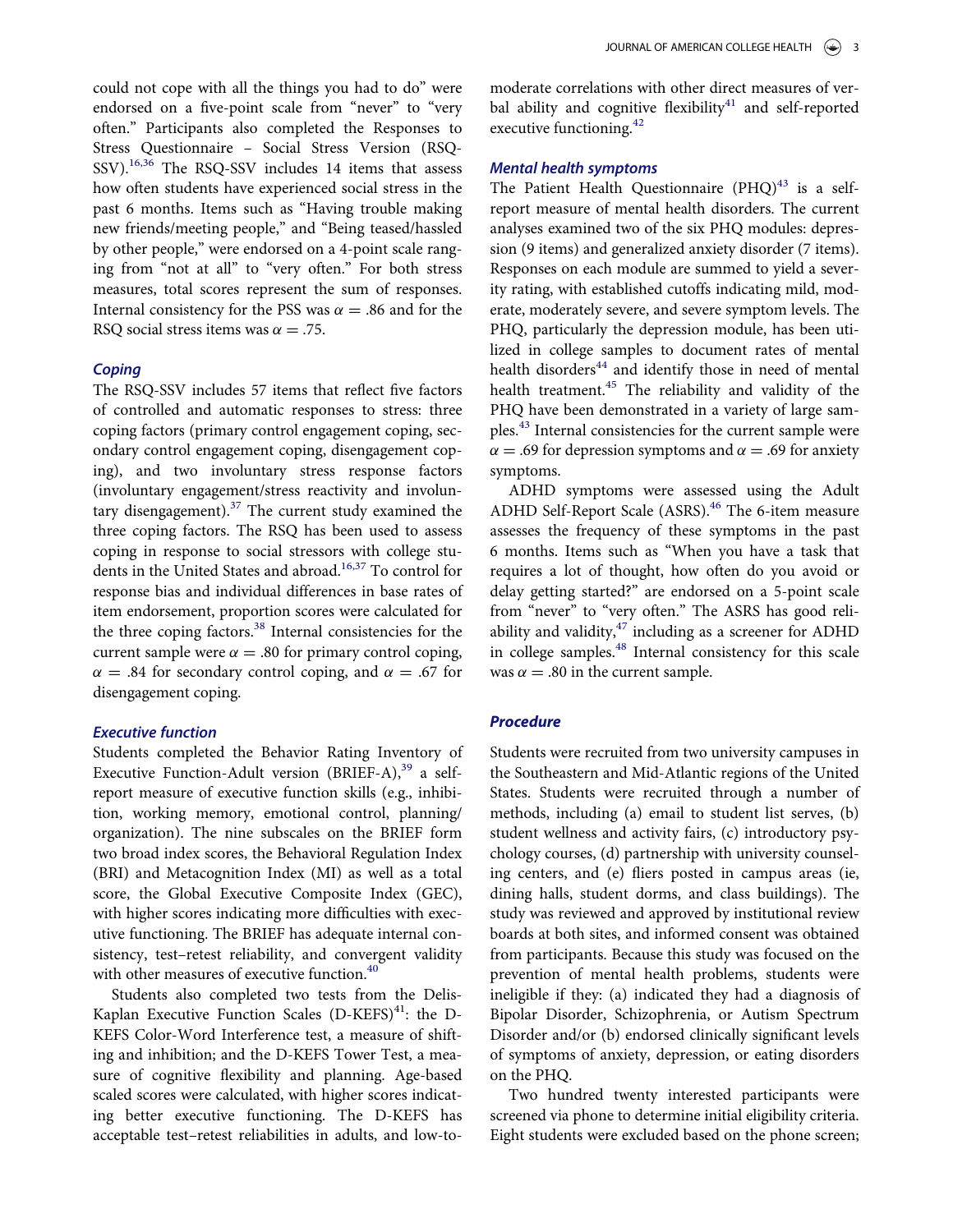77 additional students declined to participate in the study further; and the remaining 135 students completed on-line questionnaires assessing their stress levels, coping, and mental health symptoms. Based on the on-line questionnaires, 118 were eligible to participate in an inperson assessment of executive function skills and 105 completed that assessment. Of these eligible participants, 33 were assigned to the coping skills group and attended at least three sessions, and 33 were assigned to cognitive training and completed at least three sessions (interventions described below); these form the sample for the current study. Six students who were eligible for the study dropped out before beginning the intervention or before completing at least three sessions. Initial assignment to intervention condition was block randomized in groups of eight students; ie, every block of eight students were randomized to the same condition (coping skills group vs. cognitive training program). However, because this was a pilot study, participants who were assigned to the coping skills condition during randomization but were unavailable during the group meeting time were reassigned to the cognitive training condition. The final sample for analyses in the current study included 30 students in the coping skills group and 32 students in the cognitive training group (total  $N = 62$ ).

An additional 17 students were assigned to a combined condition involving both interventions simultaneously, and 16 students were assigned to a writteninformation control condition. However, because these conditions were much smaller than the two primary intervention conditions, and recruitment into these conditions did not always occur during the same semesters as recruitment into the two primary conditions, those participants are not included in the present study analyses.

Coping skills group The coping skills group intervention is a manualized program consisting of six weekly sessions. Groups comprised 6–8 students and were led by 1–2 group leaders, including doctoral students in clinical psychology and licensed clinicians from the participating university's counseling centers. The primary goal of the coping skills intervention was to educate students about stress and health and facilitate the development of adaptive coping skills to manage stress [\(Table 1](#page-5-0) for specific session content). Based on previous research on interventions to teach coping skills,<sup>19,49</sup> the program taught four skills to manage both controllable and uncontrollable stress, including two primary control coping skills (problem solving, expressive writing) and two secondary control coping skills (mindful acceptance, cognitive reappraisal). The skills were taught through didactic instruction,

modeling, role-playing, and homework assignments. Intervention fidelity was maintained through use of a detailed written manual, weekly supervision at each site and weekly cross-site project management calls.

Cognitive training program The cognitive training intervention utilized an adaptive on-line cognitive training program, Lumosity.<sup>[50](#page-10-0)</sup> The researchers selected games that fit into one of three executive function categories: working memory, attention control/inhibition, or shifting/cognitive flexibility. Each session trained students using three games tapping each of these three areas of executive function for a total of nine games per session. Students in the intervention were instructed to complete one 15- to 20-minute session per day, 5 days per week for 6 weeks (30 sessions total). Examples of games include "Memory Match," which aimed to train working memory by requiring participants to remember which squares on a grid had been highlighted; and "Ebb and Flow," which trained attention control/inhibition and shifting by requiring participants to use the arrows on the keyboard to indicate the direction in which leaves were either moving or pointing (up, down, left, right). Doctoral students in clinical psychology served as cognitive training "coaches." Cognitive training coaches tracked participant's progress through the program each week, and called participant's weekly to review their progress and problem solve any difficulties completing the program.

# **Results**

# Feasibility and acceptability of the intervention

Compliance with both intervention conditions was high: students assigned to the coping skills program attended an average of 5.75 of 6 sessions (96%) and completed or attempted an average of 4.1 of 5 (82%) weekly homework assignments; 12 students who missed a session received one individual make-up session, which is included in this attendance average. Students assigned to the cognitive training program completed an average of 26.7 of 30 (89%) assigned sessions. Qualitative ratings collected following the intervention indicated that students found the coping skills and cognitive training useful. For example, when participants in the coping skills group were asked what they liked most about the group, 72% mentioned the format and 60% listed one or more specific skills. When asked what was most helpful about the program, 35% mentioned mindfulness, 20% problem-solving, 20% expressive writing, and 15% cognitive restructuring. Fifty-five percent said the homework load was "reasonable." When those assigned to the cognitive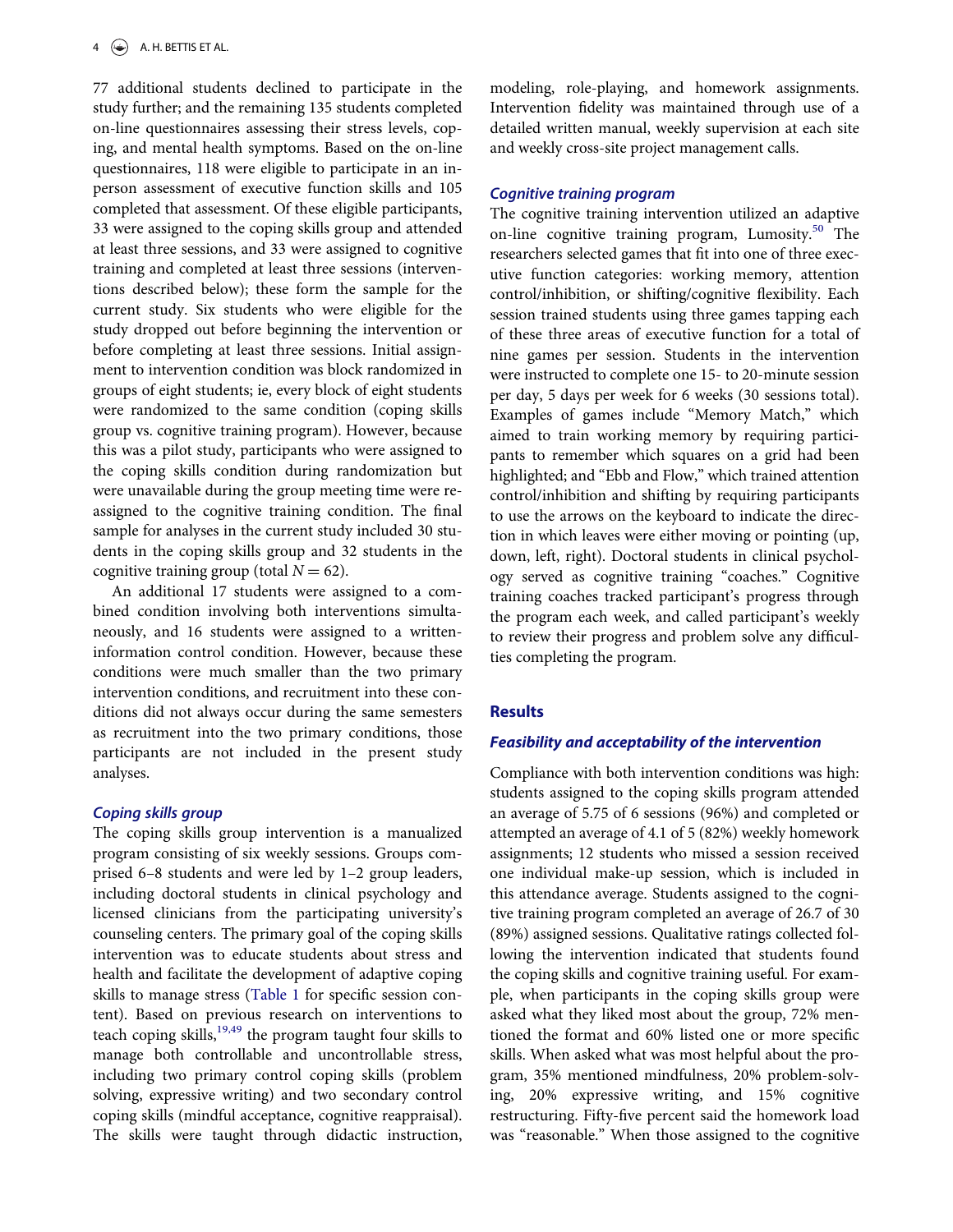Table 1. Description of the coping skills and cognitive training intervention conditions.

| Coping skills group intervention                                                                               |                                                                                                                                                                                                                                                                                                                                                 |                                                                                                                                                                                                 |  |  |  |  |  |
|----------------------------------------------------------------------------------------------------------------|-------------------------------------------------------------------------------------------------------------------------------------------------------------------------------------------------------------------------------------------------------------------------------------------------------------------------------------------------|-------------------------------------------------------------------------------------------------------------------------------------------------------------------------------------------------|--|--|--|--|--|
|                                                                                                                | Session topic                                                                                                                                                                                                                                                                                                                                   | Homework                                                                                                                                                                                        |  |  |  |  |  |
| Session 1                                                                                                      | Stress and Emotions: Introduction to the group, psycho-<br>education about stress and emotions, effects of stress<br>on mental and physical health, identifying stressors,<br>and distinguishing between controllable and<br>uncontrollable sources of stress.                                                                                  | -Rate My Day to track daily emotions and stressors<br>-Stress Bubble Sheet to practice identifying stressors and<br>the thoughts, feelings, behaviors, and physiological<br>responses to stress |  |  |  |  |  |
| Session 2                                                                                                      | Expressive Writing: review emotions in response to stress,<br>introduction to expressive writing to regulate negative<br>emotions, practice expressive writing in session.                                                                                                                                                                      | -Rate My Day<br>-Expressive writing practice three times for 15 minutes<br>each time                                                                                                            |  |  |  |  |  |
| Session 3                                                                                                      | Problem-Solving: introduction to problem-solving for<br>controllable stressful situations, apply problem-solving<br>to controllable social, academic, and family-related<br>stressors.                                                                                                                                                          | -Expressive writing practice<br>-STEPS for Problem-Solving worksheet                                                                                                                            |  |  |  |  |  |
| Session 4                                                                                                      | Mindful Acceptance: Introduction to acceptance and<br>mindfulness, practice mindful acceptance for<br>uncontrollable stressors.                                                                                                                                                                                                                 | -STEPS for Problem-Solving worksheet<br>-Mindfulness practice every day for 10 minutes                                                                                                          |  |  |  |  |  |
| Session 5                                                                                                      | Cognitive Reappraisal: Introduction to cognitive<br>reappraisal/positive but realistic thinking, practice<br>cognitive reappraisal for uncontrollable stressors.                                                                                                                                                                                | -Mindfulness practice<br>-Tracking My Thoughts worksheet to practice identifying<br>negative thoughts and generating alternative thoughts                                                       |  |  |  |  |  |
| Session 6                                                                                                      | Integration: Review and integration of skills for<br>controllable and uncontrollable stress, discussion of<br>how to apply skills to future stressors.                                                                                                                                                                                          | N/A                                                                                                                                                                                             |  |  |  |  |  |
|                                                                                                                | Cognitive training intervention                                                                                                                                                                                                                                                                                                                 |                                                                                                                                                                                                 |  |  |  |  |  |
| <b>Executive function targeted</b><br>Working memory<br>Attention/inhibition<br>Cognitive flexibility/shifting | Games assigned<br>Pinball Recall, Memory Matrix, Memory Match Overload, Memory Lane, Rhyme Workout, Monster Garden<br>Lost in Migration, Lost In Migration (version 2), Playing Koi, Color Match, Color Match (version 2), Robot Factory<br>Train of Thought, Brain Shift Overdrive, Disconnection, Ebb and Flow, By the Rules, Route to Sprout |                                                                                                                                                                                                 |  |  |  |  |  |

<span id="page-5-0"></span>Note. Students in the cognitive training program played 9 games per session (approximately 15–20 minutes per session), 5 days per week; each session included 3 games targeting working memory, 3 games targeting attention/inhibition, and 3 games targeting cognitive flexibility/shifting.

training program were asked what they liked the best, 45% mentioned the variety of games, 29% said they enjoyed playing in the games general, and 23% mentioned a specific game. Overall, 86% of participants said they would recommend the intervention to a friend.

# Correlations among stress, coping, executive functioning, and symptoms

[Table 2](#page-6-0) shows correlations among key study variables. As expected, the two measures of stress were significantly positively correlated, the three symptoms measures were significantly correlated, and the three coping scales were significantly correlated. The BRIEF index scores were significantly and positively correlated with one another, whereas among the D-KEFS scores, only the two scores derived from the Color-Word test were correlated. In addition, the BRIEF was not correlated with the D-KEFS, with the exception that D-KEFS Color-Word Condition 4 scores were positively correlated with BRIEF MI scores.

Looking across constructs, both social and perceived stress were significantly correlated with coping,

symptoms of depression and anxiety, and most of the BRIEF scales, but not the D-KEFS scales. Coping was correlated with symptoms of depression and anxiety; however, only primary control coping was significantly correlated with ADHD symptoms. Primary and secondary control coping were generally correlated with the BRIEF scales, but were not correlated with the D-KEFS scales. Lastly, the D-KEFS scales were not correlated with any symptom measure, whereas the BRIEF scales were significantly correlated with all symptom measures.

# Pre-post changes in stress, coping, executive functioning, and symptoms

A series of repeated measures analyses of covariance (ANCOVA) were conducted in which pre- and postintervention scores for stress, coping, executive functioning, and mental health symptoms served as withinsubject factors; and intervention group (coping skills group versus cognitive training) served as the betweensubject factor; and site and gender served as covariates (seven dependent variables showed differences on site or gender in separate analyses). As hypothesized, significant main effects of time were observed for social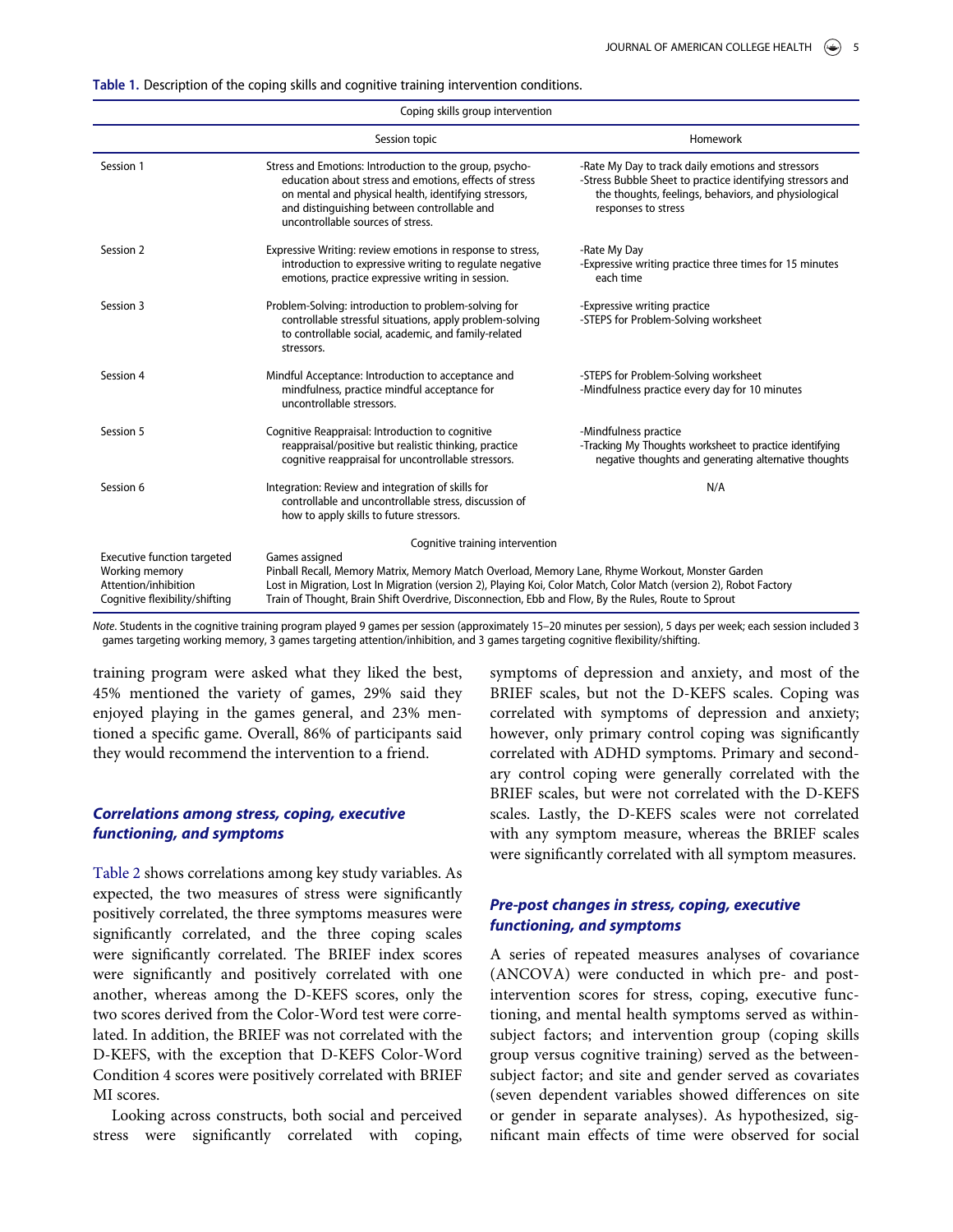|  |  |  |  | Table 2. Correlations among stress, coping, executive function, and symptoms at initial assessment. |  |  |  |  |
|--|--|--|--|-----------------------------------------------------------------------------------------------------|--|--|--|--|
|--|--|--|--|-----------------------------------------------------------------------------------------------------|--|--|--|--|

|                                         |           | $\overline{2}$ | 3         | 4         | 5        | 6        |                     | 8      | 9        | 10       | 11       | 12       | 13       |
|-----------------------------------------|-----------|----------------|-----------|-----------|----------|----------|---------------------|--------|----------|----------|----------|----------|----------|
| 1. Perceived stress<br>2. Social stress | $.40***$  |                |           |           |          |          |                     |        |          |          |          |          |          |
| 3. Primary control coping               | $-.45***$ | $-.50***$      |           |           |          |          |                     |        |          |          |          |          |          |
| 4. Secondary control coping             | $-.57***$ | $-.65***$      | $.46***$  |           |          |          |                     |        |          |          |          |          |          |
| 5. Disengagement coping                 | $.43***$  | $.49***$       | $-.65***$ | $-.48***$ |          |          |                     |        |          |          |          |          |          |
| 6. D-KEFS Color-Word 3                  | $-.20$    | .05            | .05       | .15       | .00      |          |                     |        |          |          |          |          |          |
| 7. D-KEFS Color-Word 4                  | .02       | .08            | $-.03$    | .05       | .05      | $.46***$ |                     |        |          |          |          |          |          |
| 8. D-KEFS Tower Test                    | .12       | .19            | $-.09$    | $-.13$    | .08      | $-.04$   | .22                 |        |          |          |          |          |          |
| 9. BRIEF BRI                            | $.45***$  | $.31*$         | $-.36***$ | $-.38***$ | .05      | $-.16$   | .01                 | .07    |          |          |          |          |          |
| 10. BRIEF MI                            | $.36***$  | .14            | $-.17$    | $-.23$    | .07      | $-.21$   | $-.26$ <sup>*</sup> | .06    | $.65***$ |          |          |          |          |
| 11. BRIEF GEC                           | $.41***$  | .23            | $-.28*$   | $-.32***$ | .06      | $-.21$   | $-.16$              | .07    | $.87***$ | $.94***$ |          |          |          |
| 12. Depression Symptoms                 | $.62***$  | $.39***$       | $-.40***$ | $-.40***$ | $.36***$ | $-.08$   | .04                 | .06    | $.31***$ | $.37***$ | $.38***$ |          |          |
| 13. Anxiety Symptoms                    | $.54***$  | $.32***$       | $-.39***$ | $-.45***$ | .22      | $-.05$   | $-.04$              | $-.02$ | $.38***$ | $.43***$ | $.44***$ | $.76***$ |          |
| 14. ADHD Symptoms                       | .13       | .12            | $-.40***$ | $-.16$    | .14      | $-.21$   | $-.15$              | .05    | $.49***$ | $.61***$ | $.62***$ | $.28*$   | $.36***$ |

<span id="page-6-0"></span>Note. \* $p < .05$ , \*\* $p < .01$ , \*\*\* $p < .001$ 

 $D$ -KEFS = Delis-Kaplan Executive Function System; BRIEF = Behavior Rating Inventory of Executive Function; BRI = Behavior Regulation Index; MI = Metacognition Index; GEC = Global Executive Composite; PHQ = Patient Health Questionnaire. We applied the False Discovery Rate (FDR)<sup>52,53</sup> correction for bivariate correlation analyses. Prior to the FDR correction, 45 correlations are significant at the  $p < .05$  level (correlations  $r = .26$  or higher are significant). With the FDR correction, 42 correlations remained significant at the  $p < .05$  level (correlations  $r = .31$  or higher are significant). Findings in the table are presented without the FDR correction. Using the more conservative Bonferroni correction approach, 39 correlations remained significant at the  $p < .05$  level (correlations  $r = .36$  or higher are significant).

stress, all executive functioning scores including the D-KEFS and BRIEF, and symptoms of anxiety ([Table 3](#page-7-0)). In all cases, the pattern of scores indicated that the sample reported less stress, improved executive functioning, and less anxiety from pre- to post-intervention. Contrary to hypotheses, significant main effects of time were not observed for coping or symptoms of depression or ADHD. Further, significant main effects of group were not observed for any variable. However, significant group x time interactions were evident for BRIEF BRI scores and ADHD symptoms. Planned comparison t-tests indicated that only participants assigned to the cognitive training program reported significant improvements on the BRIEF BRI and ADHD symptoms. Effect sizes for within-group changes were generally in the medium range for the cognitive training condition ( $d_{BRIEF-BRI} = -.67$ ,  $d_{ADHD}$  $=$  -.31) compared to small effect sizes for the coping skills group  $(d_{BRIEF-BRI} = -.17, d_{ADHD} = -.08)$ .

# Comment

Preliminary analyses of the feasibility and acceptability of two interventions revealed participants assigned to both conditions found them to be useful, completed the majority of intervention sessions, and most would recommend the program to a friend. Further, the study demonstrated associations between measures of coping and executive function, coping and symptoms of psychopathology, and executive function and symptoms of psychopathology. These findings are consistent with those of prior research, demonstrating links between stress, coping, executive function, and mental health.[16,23](#page-8-13)

As hypothesized, students in both conditions demonstrated significant decreases in social stress from pre- to post-intervention, suggesting that both intervention modalities may be beneficial in reducing stress in college students. Further, consistent with hypotheses, students in the two intervention conditions improved in their executive function skills from pre- to post-intervention on both performance-based and self-report measures of executive function. However, students in the cognitive training intervention demonstrated significantly greater reductions in problems with behavior regulation as compared to students in the coping skills intervention. The findings support the hypothesis that students in the cognitive training intervention would show improvements in executive function skills and are consistent with prior studies of cognitive training that show near-transfer effects on executive function tasks. $31$  These findings support prior research demonstrating links between coping and executive function, $16,32$  and suggest that interventions targeting coping skills may have a dual effect on executive function skills.

Contrary to hypotheses, participants in the coping skills and cognitive training groups did not report significant changes in coping from pre- to post-intervention. Given that the coping group program was very brief, requiring that students learn a new skill each session, additional sessions may have been necessary to produce improvements in coping. Notably, in a depression prevention program targeting secondary control coping skills in at-risk children and adolescents from which this program was designed, improvements in coping did not appear until 4 months after the acute phase of the intervention had been completed.<sup>[19](#page-8-15)</sup> Therefore, it is plausible that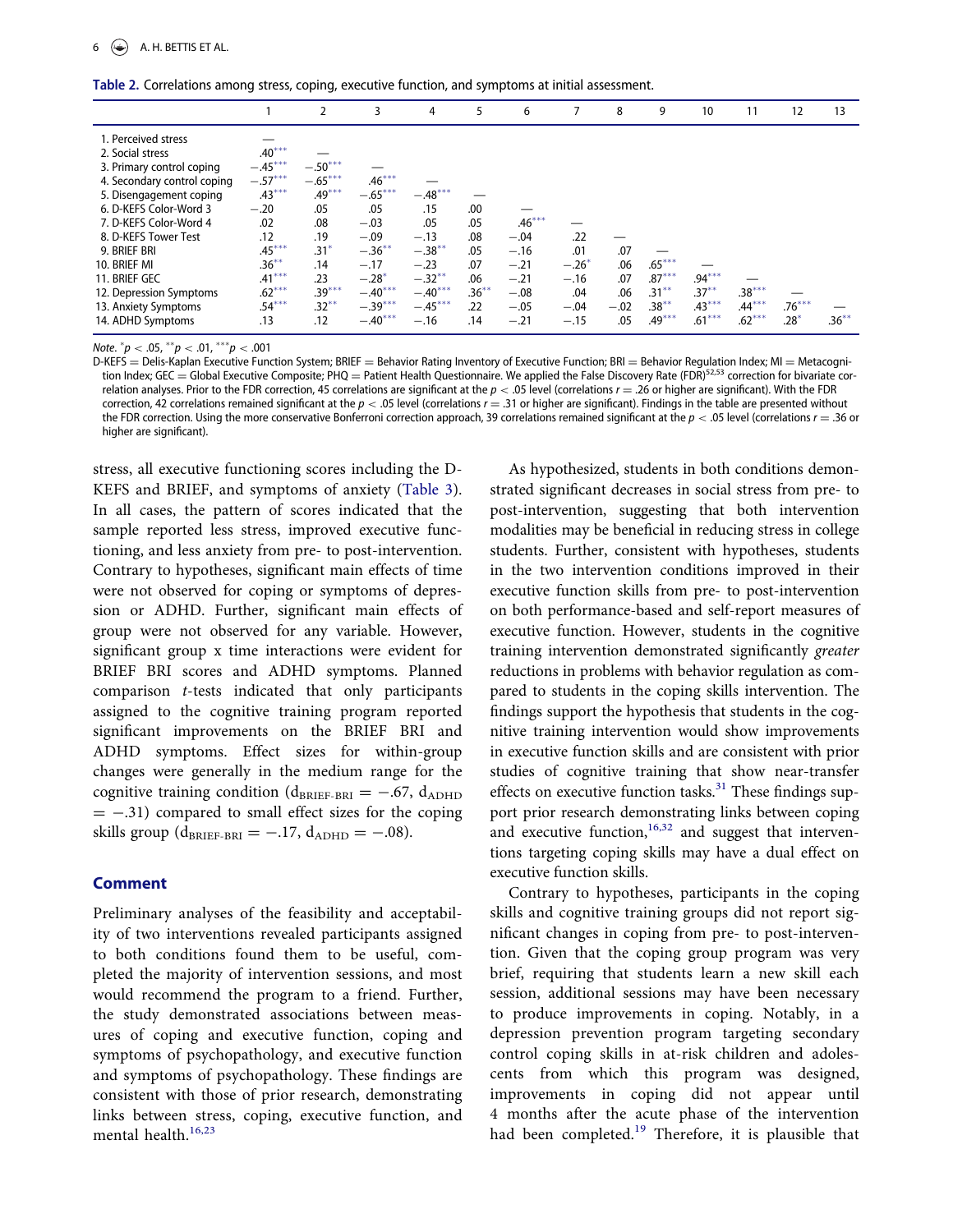|                      |               | Coping Group ( $N = 30$ ) |               | Lumosity( $N = 32$ ) |                      |                       |                                      |
|----------------------|---------------|---------------------------|---------------|----------------------|----------------------|-----------------------|--------------------------------------|
| Variable             | Pre Mean (SD) | Post Mean (SD)            | Pre Mean (SD) | Post Mean(SD)        | $F_{time}(p)$        | $F_{\text{group}}(p)$ | $F_{\text{group }x \text{ time}}(p)$ |
| Perceived stress     | 18.10(7.06)   | 16.34 (6.06)              | 17.78 (4.33)  | 16.28 (5.23)         | 3.42(.07)            | .28(.60)              | .02(.88)                             |
| Social stress        | 8.14(5.36)    | 5.21(3.76)                | 8.52 (5.66)   | 5.55 (4.82)          | $21.74 \times 0.001$ | .59(.45)              | .00(.98)                             |
| Primary coping       | 0.25(0.09)    | 0.25(0.08)                | 0.24(0.09)    | 0.24(0.08)           | .02(.89)             | .02(.90)              | .04(.84)                             |
| Secondary coping     | 0.28(0.12)    | 0.30(0.11)                | 0.28(0.09)    | 0.32(0.16)           | 2.36(.13)            | .02(.89)              | .26(.61)                             |
| Disengagement coping | 0.13(0.06)    | 0.13(0.06)                | 0.13(0.05)    | 0.13(0.05)           | .40(.53)             | .00(.98)              | .06(.80)                             |
| D-KEFS C-W3          | 11.78 (2.17)  | 12.59 (1.90)              | 11.84 (1.85)  | 13.19 (2.06)         | $35.45 \times 0.001$ | 1.44(0.23)            | 2.15(.15)                            |
| D-KEFS C-W4          | 11.72 (1.95)  | 13.00 (1.67)              | 12.09 (1.61)  | 13.00 (1.83)         | 55.72(< .001)        | 2.53(.12)             | 1.64(.21)                            |
| D-KEFS tower         | 10.88 (2.64)  | 11.34 (2.46)              | 10.59 (2.82)  | 11.84 (2.32)         | 4.28(.04)            | .63(.43)              | .89(.35)                             |
| <b>BRIEF BRI</b>     | 49.48 (9.34)  | 48.00 (9.05)              | 53.19 (6.75)  | 47.94 (8.90)         | 17.10(< .001)        | 1.38(.25)             | 5.35(.02)                            |
| <b>BRIEF MI</b>      | 52.71 (10.38) | 51.16 (10.77)             | 53.22 (7.18)  | 49.69 (8.12)         | 11.84(.001)          | .23(.63)              | 1.80(.18)                            |
| <b>BRIEF GEC</b>     | 51.32 (10.44) | 49.58 (10.46)             | 53.44 (6.39)  | 48.78 (8.19)         | $16.54 \times 0.001$ | .76(.39)              | 3.43(.07)                            |
| PHQ depression       | 5.00(3.42)    | 4.83(3.79)                | 5.09(2.91)    | 4.44(3.40)           | .92(.34)             | .41(.53)              | .31(.58)                             |
| PHQ anxiety          | 5.21(3.22)    | 4.55(3.04)                | 5.13(2.60)    | 4.13(3.13)           | 5.03(.03)            | .00.96)               | .22(.64)                             |
| ADHD                 | 8.97(5.27)    | 9.41(5.75)                | 9.14(4.67)    | 7.66(5.03)           | 1.22(.28)            | .23(.64)              | 4.24(.04)                            |

Table 3. Repeated measures analysis of covariance comparing changes in stress, coping, executive functioning, and symptoms for coping and lumosity groups, controlling for association of gender and site.

<span id="page-7-0"></span>Note. \* $p < .05$ , \*\* $p < .01$ , \*\*\* $p < .001$ .<br>D-KFFS = Delis-Kanlan Executive Func

 $D$ -KEFS = Delis-Kaplan Executive Function System; C-W = Color-Word Interference Test; BRIEF = Behavior Rating Inventory of Executive Function; BRI = Behavior

Regulation Index; MI = Metacognition Index; GEC = Global Executive Composite; PHQ = Patient Health Questionnaire.<br>We also analyzed results using the FDR approach as an alternative to control for Type I error.<sup>52,53</sup> This m the ANCOVAs produced eight significant main effects for time at the  $p < .05$  level. With the FDR correction, six main effects for time remain significant (time effects for the D-KEFS Tower Test and PHQ GAD are no longer significant). Further, prior to the FDR correction, ANCOVAs produced two significant group x time interactions at the  $p < .05$  level favoring the cognitive training condition. However, when the FDR correction is applied, these interactions are no longer significant. Findings in the table are presented without the FDR correction (but those findings significant with the FDR correction are noted in bold). In addition, using the more conservative Bonferroni correction approach, ANCOVAS produced similar results, in that six main effects for time remained significant, but no group  $\times$ time interactions were significant.

over longer term follow-up and more opportunity to practice these skills, students would begin to show improvement in both primary and secondary coping. In addition, the cognitive training program was brief, and long-term follow-up is needed to examine whether cognitive training program may improve coping skills over time.

Lastly, neither intervention condition produced significant decreases in symptoms of depression, but students in both programs reported significant decreases in anxiety from pre- to post-intervention. This may be in part due to low levels of anxiety and depression in the study sample, as those students who scored in the moderately severe to severe range on either symptoms were excluded from the study. Notably, in a study examining a preventive intervention for children of depressed parents, results showed that significant reduction in anxiety during the intervention phase preceded and predicted later changes in depressive symptoms. $51$  Finally, students in the cognitive training program showed significantly greater improvement in ADHD symptoms compared to students in the coping skills group. Research has demonstrated links between deficits in executive function and symptoms of ADHD, and preliminary evidence suggests that cognitive training programs can improve ADHD symptoms.[25,28](#page-9-4) Future research examining executive function as a potential mediator of changes in ADHD symptoms in cognitive training interventions will be important to clarify these relationships.

# **Limitations**

First, the sample is predominantly female, and therefore findings may not generalize to a more heterogeneous sample of college students. Second, because the current study lacked a control group condition of adequate sample size, we cannot examine whether similar improvements in stress, anxiety, and executive functioning would have occurred in the absence of treatment. Further, longterm follow-up is needed in order to determine whether program effects may emerge later for the coping skills intervention, and whether effects of cognitive training were maintained over time.

### **Conclusions**

Despite these limitations, the current study is the first comparison of the efficacy of two distinct interventions for college students, both of which can be feasibly implemented on college campuses. In addition, the study provides an opportunity to improve understanding of the associations among stress, coping, executive function, and symptoms of anxiety, depression, and ADHD in a sample of young adults. Findings support both avenues of intervention as viable opportunities to decrease stress and anxiety, and improve executive functioning, in college students.

Future research examining the effects of both coping skills and cognitive training interventions in high-risk samples, such as students reporting high levels of stress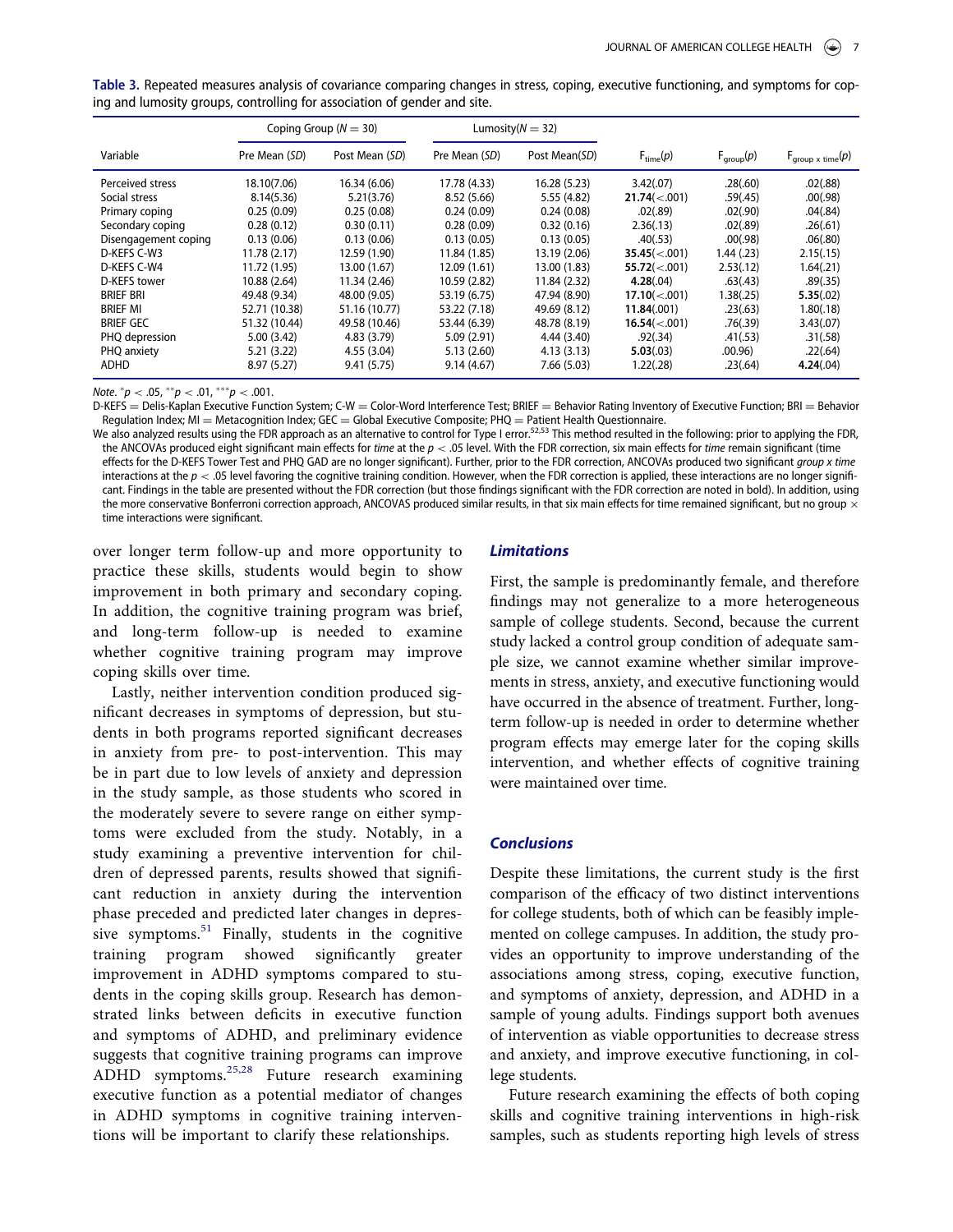<span id="page-8-6"></span><span id="page-8-5"></span><span id="page-8-4"></span><span id="page-8-3"></span>or symptoms of psychopathology or youth exposed to chronic stress, will be important to better understand these interventions. Further, it will be important to examine the effectiveness of these approaches as compared to individual counseling offered at traditional college counseling centers to better understand the most efficient and effective ways to provide mental health services to college students. In addition, because emotions and symptoms of depression can arise independent of exposure to stress, research examining how individuals regulate emotions in the absence of stress and how interventions may improve coping or cognitive function in the absence of an identifiable sources of stress is needed. Lastly, future research should examine potential moderators of intervention effects in order to better tailor interventions to students who may benefit most.

# <span id="page-8-9"></span><span id="page-8-8"></span>Conflict of interest disclosure

<span id="page-8-10"></span>The authors have no conflicts of interest to report. The authors confirm that the research presented in this article met the ethical guidelines, including adherence to the legal requirements, of the United States and received approval from the Institutional Review Board of Vanderbilt University and Loyola University Maryland.

### <span id="page-8-11"></span>Funding

<span id="page-8-12"></span>Research funded by gifts from Patricia and Rodes Hart and an anonymous donor.

# <span id="page-8-0"></span>**References**

- <span id="page-8-13"></span>1. Eisenberg D, Golberstein E, Gollust SE. Help seeking and access to mental health care in a university student population. Med Care. 2007;45(7):594–601. doi:http://dx.doi. org.[/10.1097/MLR.0b013e31803bb4c1](http://dx.doi.org/10.1097/MLR.0b013e31803bb4c1)
- <span id="page-8-1"></span>2. Grant KE, Compas BE, Stuhlmacher AF, Thurm AE, McMahon SD. Stress and child/adolescent psychopathology: Moving from markers to mechanisms of risk. Psychol Bull. 2003;129:447–466.
- <span id="page-8-14"></span>3. Monroe SM, Slavich GM, Torres LD, Gotlib IH. Major life events and major chronic difficulties are differentially associated with history of major depressive episodes. J Abnorm Psychol. 2007;116:116–124. http://dx.doi.org/ [10.1037/0021843X.116.1.116](http://dx.doi.org/10.1037/0021843X.116.1.116)
- <span id="page-8-15"></span><span id="page-8-2"></span>4. Caspi A, Hariri AR, Holmes A, Uher R, Moffitt TE. Genetic sensitivity to the environment: The case of serotonin transporter gene and its implications for studying complex diseases and traits. Am J Psychiatry 2010;167:509–527.
- <span id="page-8-7"></span>5. Karg K, Burmeister M, Shedden K, Sen S. The serotonin transporter promoter variant (5-HTTLPR), stress, and depression metaanalysis revisited: Evidence of genetic moderation. Arch Gen Psychiatry 2011;68:444–454. http:// dx.doi.org/[10.1001/archgenpsychiatry.2010.189](http://dx.doi.org/10.1001/archgenpsychiatry.2010.189)
- 6. van Praag. Can stress cause depression? Progr Neuro-Psychopharmacol Biol Psychiatry 2004;28:891–907. doi[:10.1016/j.pnpbp.2004.05.031](http://dx.doi.org/10.1016/j.pnpbp.2004.05.031)
- 7. Vrshek-Schallhorn S, Stroud S, Mineka S, et al. Chronic and episodic interpersonal stress as statistically unique predictors of depression in two samples of emerging adults. J Abnorm Psychol. 2015;124:918–932.
- 8. American College Health Association. [ACHA]/National College Health Association [NCHA]. 2015.
- 9. American College Health Association. National College Health Assessment II: Executive Summary. Hanover, MD: American College Health Association; 2012.
- 4. Ibrahim AK, Kelly SJ, Adams CE, Glazebrook C. A systematic review of studies of depression prevalence in university students. J Psychiatr Res. 2013;47:391–400. Retrieved from [http://login./login?url](http://login./login?url=http://search.proquest.com./docview/1322254807?accountid=14816)=[http://search.proquest.com./doc](http://login./login?url=http://search.proquest.com./docview/1322254807?accountid=14816) [view/1322254807?accountid](http://login./login?url=http://search.proquest.com./docview/1322254807?accountid=14816)=[14816](http://login./login?url=http://search.proquest.com./docview/1322254807?accountid=14816)
- 5. Hunt J, Eisenberg D, Kilbourne AM. Consequences of receipt of a psychiatric diagnosis for completion of college. Psychiatry Serv. 2010;61(4):399–404. doi:http://dx.doi.org./ [10.1176/appi.ps.61.4.399](http://dx.doi.org/10.1176/appi.ps.61.4.399)
- 6. Bergen-Cico D, Possemato K, Cheon S. Examining the efficacy of a brief mindfulness-based program on psychological health. J Am College Health 2013;61(6):348–360. doi:http:// dx.doi.org.[/10.1080/07448481.2013.813853](http://dx.doi.org/10.1080/07448481.2013.813853)
- 7. Vinci C, Peltier MR, Shah S, et al. Effects of a brief mindfulness intervention on negative affect and urge to drink among college student drinkers. Behav Res Therap. 2014;59:82–93. doi.org[/10.1016/j.brat.2014.05.012](http://dx.doi.org/10.1016/j.brat.2014.05.012)
- 8. Meaney-Tavares R, Hasking P. Coping and regulating emotions: A pilot study of a modified dialectical behavior therapy group delivered in a college counseling service. J Am College Health 2013;61(5):303–309. doi:http://dx.doi.org./ [10.1080/07448481.2013.791827](http://dx.doi.org/10.1080/07448481.2013.791827)
- 9. Rohde P, Stice E, Shaw H, Gau JM. Cognitive-behavioral group depression prevention compared to bibliotherapy and brochure control: Nonsignificant effects in pilot effectiveness trial with college students. Behav Res Therap. 2014;55:48–53. doi:http://dx.doi.org./[10.1016/j.](http://dx.doi.org/10.1016/j.brat.2014.02.003) [brat.2014.02.003](http://dx.doi.org/10.1016/j.brat.2014.02.003)
- 10. Conley CS, Durlak JA, Kirsch AC. A meta-analysis of universal mental health prevention programs for higher education students. Prev Sci. 2015;16:487–507. DOI: [10.1007/](http://dx.doi.org/10.1007/s11121-015-0543-1) [s11121-015-0543-1](http://dx.doi.org/10.1007/s11121-015-0543-1)
- 11. Regehr C, Glancy D, Pitts A. Interventions to reduce stress in university students: A review and meta-analysis.  $J f$ Affect Disord. 2013;148:1–11. DOI: http://dx.doi.org/ [10.1016/j.jad.2012.11.026](http://dx.doi.org/10.1016/j.jad.2012.11.026)
- 12. Garlow SJ, Rosenberg J, Moore JD, et al. Depression, desperation, and suicidal ideation in college students: Results from the American Foundation for Suicide Prevention College Screening Project at Emory University. Depress Anxiety 2008;25:482–488. doi: http://dx.doi. org./[10.1002/da.20321](http://dx.doi.org/10.1002/da.20321)
- 13. Compas BE, Connor-Smith JK, Salzman H, Thomsen AH, Wadsworth ME. Coping with stress during childhood and adolescence: problems, progress, and potential in theory and research. Psychol Bull. 2001;127:87–127. doi:http://dx. doi.org.[/10.1037/0033-2909.127.1.87](http://dx.doi.org/10.1037/0033-2909.127.1.87)
- 14. Weisz JR, McCabe MA, Dennig MD. Primary and secondary control among children undergoing medical procedures: Adjustment as a function of coping style. J Consult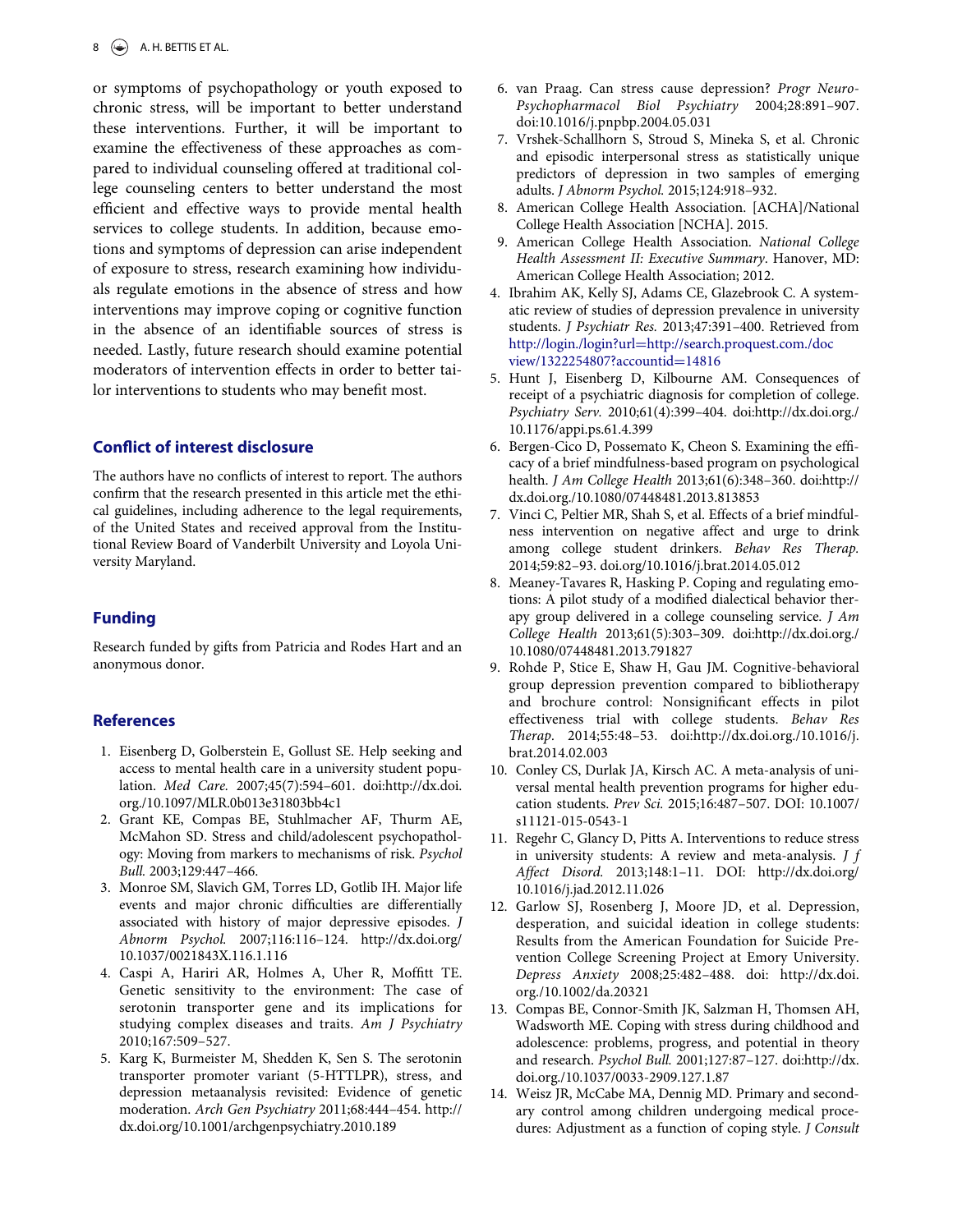Clin Psychol. 1994;62(2):324–332. doi:http://dx.doi.org./ [10.1037/0022-006X.62.2.324](http://dx.doi.org/10.1037/0022-006X.62.2.324)

- <span id="page-9-11"></span><span id="page-9-0"></span>15. Aldao A, Nolen-Hoeksema S, Schweizer S. Emotion-regulation strategies across psychopathology: A meta-analytic review. Clin Psychol Rev. 2010;30:217–237.
- <span id="page-9-1"></span>16. Andreotti C, Thigpen JE, Dunn MJ, et al. Cognitive reappraisal and secondary control coping: associations with working memory, positive and negative affect, and symptoms of anxiety/depression. Anxiety Stress Coping 2013;26:20–35. doi[:10.1080/10615806.2011.631526](http://dx.doi.org/10.1080/10615806.2011.631526)
- <span id="page-9-12"></span><span id="page-9-2"></span>17. Coiro MJ, Bettis AH, Compas BE. College students coping with interpersonal stress: Testing a control-based model of coping. Am J College Health 2016, in press.
- <span id="page-9-13"></span><span id="page-9-3"></span>18. Dunbar JP, McKee L, Rakow A, Watson KH, Forehand R, Compas BE. Coping, negative cognitive style and depressive symptoms in children of depressed parents. Cogn Ther Res. 2013;37:18–28. doi:http://dx.doi.org./[10.1007/](http://dx.doi.org/10.1007/s10608-012-9437-8) [s10608-012-9437-8](http://dx.doi.org/10.1007/s10608-012-9437-8)
- <span id="page-9-14"></span><span id="page-9-4"></span>19. Compas BE, Champion JE, Forehand R, et al. Coping and parenting: mediators of 12-month outcomes of a family group cognitive–behavioral preventive intervention with families of depressed parents. J Consult Clin Psychol. 2010;78(5):623–634. doi[:10.1037/a0020459](http://dx.doi.org/10.1037/a0020459)
- <span id="page-9-15"></span><span id="page-9-5"></span>20. Gonzales NA, Dumka LE, Millsap RE, et al. Randomized trial of a broad preventive intervention for Mexican American adolescents. J Consult Clin Psychol. 2012;80(1):1–16. doi:http://dx.doi.org/[10.1037/a0026063](http://dx.doi.org/10.1037/a0026063)
- 21. Miyake A, Friedman NP. The nature and organization of individual differences in executive functions: Four general conclusions. Curr Direct Psychol Sci. 2012;21(1):8–14. doi: http://dx.doi.org.[/10.1177/0963721411429458](http://dx.doi.org/10.1177/0963721411429458)
- <span id="page-9-16"></span><span id="page-9-6"></span>22. Diamond A. Executive functions. Annu Rev Psychol. 2013;64:135–168. doi: [10.1146/annurev-psych-113011-](http://dx.doi.org/10.1146/annurev-psych-113011-143750) [143750.](http://dx.doi.org/10.1146/annurev-psych-113011-143750)
- <span id="page-9-17"></span>23. Snyder HR. Major depressive disorder is associated with broad impairments on neuropsychological measures of executive function: A meta-analysis and review. Psychol Bull. 2013;139(1):81–132. doi:http://dx.doi.org./[10.1037/](http://dx.doi.org/10.1037/a0028727) [a0028727](http://dx.doi.org/10.1037/a0028727)
- <span id="page-9-18"></span><span id="page-9-7"></span>24. Snyder HR, Kaiser RH, Whisman MA, Turner AEJ, Guild RM, Munakata Y. Opposite effects of anxiety and depressive symptoms on executive function: The case of selecting among competing options. Cogn Emot. 2014;28(5):893– 902. doi:http://dx.doi.org./[10.1080/02699931.2013.859568](http://dx.doi.org/10.1080/02699931.2013.859568)
- <span id="page-9-19"></span><span id="page-9-8"></span>25. Jarrett MA. Attention-deficit/hyperactivity disorder (ADHD) symptoms, anxiety symptoms, and executive functioning in emerging adults. Psychol Assessm. 2016;28:245–250. doi: http://dx.doi.org./[10.1037/pas0000190](http://dx.doi.org/10.1037/pas0000190)
- <span id="page-9-20"></span><span id="page-9-9"></span>26. Mezzacappa E, Buckner JC. Working memory training for children with attention problems or hyperactivity: A school-based pilot study. School Mental Health 2010;2 (4):202–208. doi:http://dx.doi.org.[/10.1007/s12310-010-](http://dx.doi.org/10.1007/s12310-010-9030-9) [9030-9](http://dx.doi.org/10.1007/s12310-010-9030-9)
- <span id="page-9-21"></span><span id="page-9-10"></span>27. Sprenger AM, Atkins SM, Bolger DJ, et al. Training working memory: Limits of transfer. Intelligence 2013;41(5):638–663. doi:http://dx.doi.org [/10.1016/j.intell.2013.07.013](http://dx.doi.org/10.1016/j.intell.2013.07.013)
- <span id="page-9-23"></span><span id="page-9-22"></span>28. Cortese S, Ferrin M, Bradneis D, et al. Cognitive training for attention-deficit/hyperactivity disorder: Meta-analysis of clinical and neuropsychological outcomes from randomized controlled trials. J Am Acad Child Adolesc Psychiatry 2015;54:164–174. doi:http://dx.doi.org.[/10.1016/j.](http://dx.doi.org/10.1016/j.jaac.2014.12.010) [jaac.2014.12.010](http://dx.doi.org/10.1016/j.jaac.2014.12.010)
- 29. Gropper RJ, Gotlieb H, Kronitz R, Tannock R. Working memory training in college students with ADHD or LD. J Attent Disord. 2014;18(4):331–345. doi:http://dx.doi.org./ [10.1177/1087054713516490](http://dx.doi.org/10.1177/1087054713516490)
- 30. Siegle GJ, Ghinassi F, Thase ME. Neurobehavioral therapies in the 21st century: Summary of an emerging field and an extended example of cognitive control training for depression. Cogn Ther Res. 2007;31(2):235–262. doi:http:// dx.doi.org./[10.1007/s10608-006-9118-6](http://dx.doi.org/10.1007/s10608-006-9118-6)
- 31. Melby-Lurvag M, Hulme C. Is working memory training effective: A meta-analysitc review. Dev Psychol. 2013;49 (2):270–291. doi: [10.1037/a0028228](http://dx.doi.org/10.1037/a0028228)
- 32. Robinson KE, Pearson MM, Cannistraci CJ, et al. Functional neuroimaging of working memory in survivors of childhood brain tumors and healthy children: Associations with coping and psychosocial outcomes. Child Neuropsychol. 2015;21:779–802. doi:http://dx.doi.org./[10.1080/](http://dx.doi.org/10.1080/09297049.2014.924492) [09297049.2014.924492](http://dx.doi.org/10.1080/09297049.2014.924492)
- 33. Goldin PR, Manber-Ball T, Hakimi S, Canli T, Gross JJ. Neural bases of social anxiety disorder: Emotional reactivity and cognitive regulation during social and physical threat. Arch Gen Psychiatry 2009;66(2):170–180. Retrieved from [http://login.proxy.library.vanderbilt.edu/login](http://login.proxy.library.vanderbilt.edu/login?url=http://search.proquest.com.proxy.library.vanderbilt.edu/docview/621817868?accountid=14816)?[url](http://login.proxy.library.vanderbilt.edu/login?url=http://search.proquest.com.proxy.library.vanderbilt.edu/docview/621817868?accountid=14816)= [http://search.proquest.com.proxy.library.vanderbilt.edu/d](http://search.proquest.com.proxy.library.vanderbilt.edu/docview/621817868?accountid=14816) [ocview/621817868](http://search.proquest.com.proxy.library.vanderbilt.edu/docview/621817868?accountid=14816)?[accountid](http://search.proquest.com.proxy.library.vanderbilt.edu/docview/621817868?accountid=14816)=[14816](http://search.proquest.com.proxy.library.vanderbilt.edu/docview/621817868?accountid=14816)
- 34. McRae K, Hughes B, Chopra S, Gabrieli JDE, Gross JJ, Ochsner KN. The neural bases of distraction and reappraisal. J Cogn Neurosci. 2010;22(2):248–262. [http://login.proxy.library.](http://login.proxy.library.vanderbilt.edu/login?url=http://search.proquest.com.proxy.library.vanderbilt.edu/docview/622112217?accountid=14816) [vanderbilt.edu/login?url](http://login.proxy.library.vanderbilt.edu/login?url=http://search.proquest.com.proxy.library.vanderbilt.edu/docview/622112217?accountid=14816)=[http://search.proquest.com.proxy](http://search.proquest.com.proxy.library.vanderbilt.edu/docview/622112217?accountid=14816) [.library.vanderbilt.edu/docview/622112217?accountid](http://search.proquest.com.proxy.library.vanderbilt.edu/docview/622112217?accountid=14816)=[14](http://search.proquest.com.proxy.library.vanderbilt.edu/docview/622112217?accountid=14816) [816](http://search.proquest.com.proxy.library.vanderbilt.edu/docview/622112217?accountid=14816)
- 35. Cohen S, Kamarck T, Mermelstein R. A global measure of perceived stress. J Health Soc Behav. 1983;24:385–396. Retrieved from [http://login./login?url](http://login./login?url=http://search.proquest.com./docview/616924949?accountid=14816)=[http://search.pro](http://login./login?url=http://search.proquest.com./docview/616924949?accountid=14816) [quest.com./docview/616924949?accountid](http://login./login?url=http://search.proquest.com./docview/616924949?accountid=14816)=[14816](http://login./login?url=http://search.proquest.com./docview/616924949?accountid=14816)
- 36. Connor-Smith JK, Compas BE, Wadsworth ME, Thomsen AH, Saltzman H. Responses to stress in adolescence: Measurement of coping and involuntary stress responses. J Consult Clin Psychol. 2000;68(6):976–992. doi:http://dx. doi.org.[/10.1037/0022-006X.68.6.976](http://dx.doi.org/10.1037/0022-006X.68.6.976)
- 37. Connor-Smith JK, Calvete E. Cross-cultural equivalence of coping and involuntary responses to stress in Spain and the United States. Anxiety Stress Coping 2004;17:163–185. doi:http://dx.doi.org./[10.1080/10615800410001709412](http://dx.doi.org/10.1080/10615800410001709412)
- 38. Vitaliano PP, Maiuro RD, Russo J, Becker J. Raw versus relative scores in the assessment of coping strategies. J Behav Med. 1987;10(1):1–18. Retrieved from [http://login./](http://login./login?url=http://search.proquest.com./docview/617275697?accountid=14816) [login?url](http://login./login?url=http://search.proquest.com./docview/617275697?accountid=14816)=[http://search.proquest.com./docview/61727569](http://login./login?url=http://search.proquest.com./docview/617275697?accountid=14816) [7](http://login./login?url=http://search.proquest.com./docview/617275697?accountid=14816)?[accountid](http://login./login?url=http://search.proquest.com./docview/617275697?accountid=14816)=[14816](http://login./login?url=http://search.proquest.com./docview/617275697?accountid=14816)
- 39. Roth RM, Isquith PK, Goia GA. Behavior Rating Inventory of Executive Function – Adult Version (BRIEF-A). Lutz, FL: PAR; 2005.
- 40. McAuley T, Chen S, Goos L, Schachar R, Crosbie J. Is the Behavior Rating Inventory of Executive Function more strongly associated with measures of impairment or executive function? J Int Neuropsychol Soc. 2010;16(3):495–505. doi:http://dx.doi.org./[10.1017/S1355617710000093](http://dx.doi.org/10.1017/S1355617710000093)
- 41. Delis DC, Kaplan E, Kramer JH. Delis-Kaplan Executive Function System (D-KEFS). San Antonio, TX: The Psychological Corporation; 2001.
- 42. Follmer DJ, Stefanou CR. Examining the correspondence between a direct and an indirect measure of executive